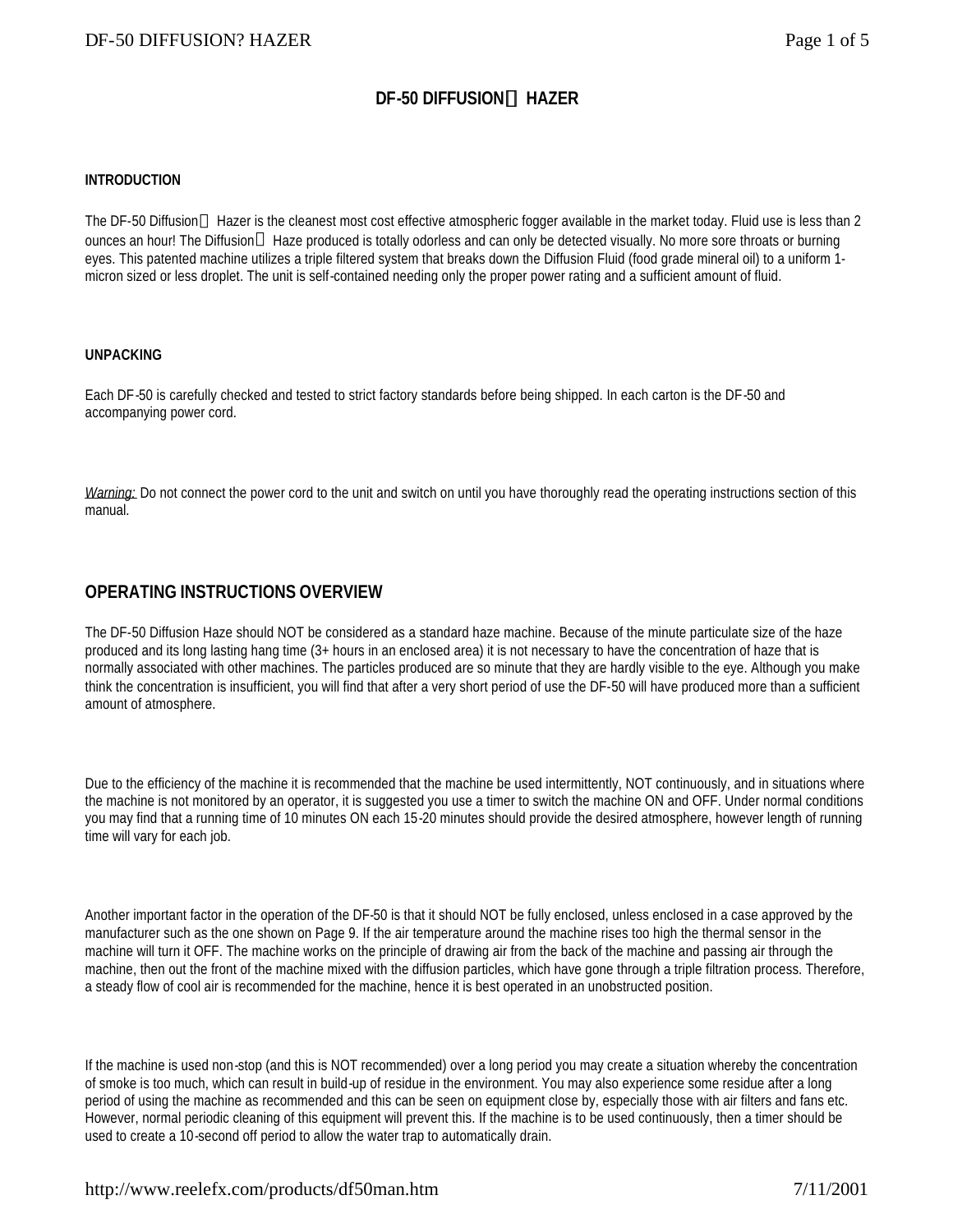## **OPERATING**

## *Always*

1. Transport the unit right side up or empty.

2. Before operating, fill with Diffusion<sup>™</sup> Fog Fluid just below the top of the tank window on the side of the unit. *ALWAYS* 

*TAKE CARE NOT TO OVERFILL.*

3. Check the machine for correct voltage.

4. Check the female plug for tight connection before plugging the male end into an AC voltage receptacle. New line DC

voltage will result in damage to the machine.

5. If the circuit breaker trips, then turn OFF the machine and reset by depressing the breaker button, then turn back ON. Be

sure to plug directly into a wall outlet or use a 2.5mm<sup>2</sup> extension cord. Note: When starting the voltage must not drop

less than 80% of nameplate voltage. If it continues to trip contact your dealer.

6. The machine must be level to operate properly.

7. The machine holds 2 liter's or 1/2 gallon of fluid. DO NOT OVERFILL. If you overfill, then it may be necessary to remove

thecover to clean up the excess fluid.

# **FILLING INSTRUCTIONS**

1. Unscrew the cap on the top of the unit and pour fluid into the opening. Be careful not to overfill.

2. Do not use more than 2 liter's or 1/2 gallon of fluid.

3. Check the level by using the sight window on the side of the unit.

4. If overfilled, empty excess by tipping to the side of the spout and pouring back out. If you have spilled fluid inside the machine it may be necessary to remove the cover to clean up the excess fluid. If this is required DISCONNECT the machine from the power supply before opening.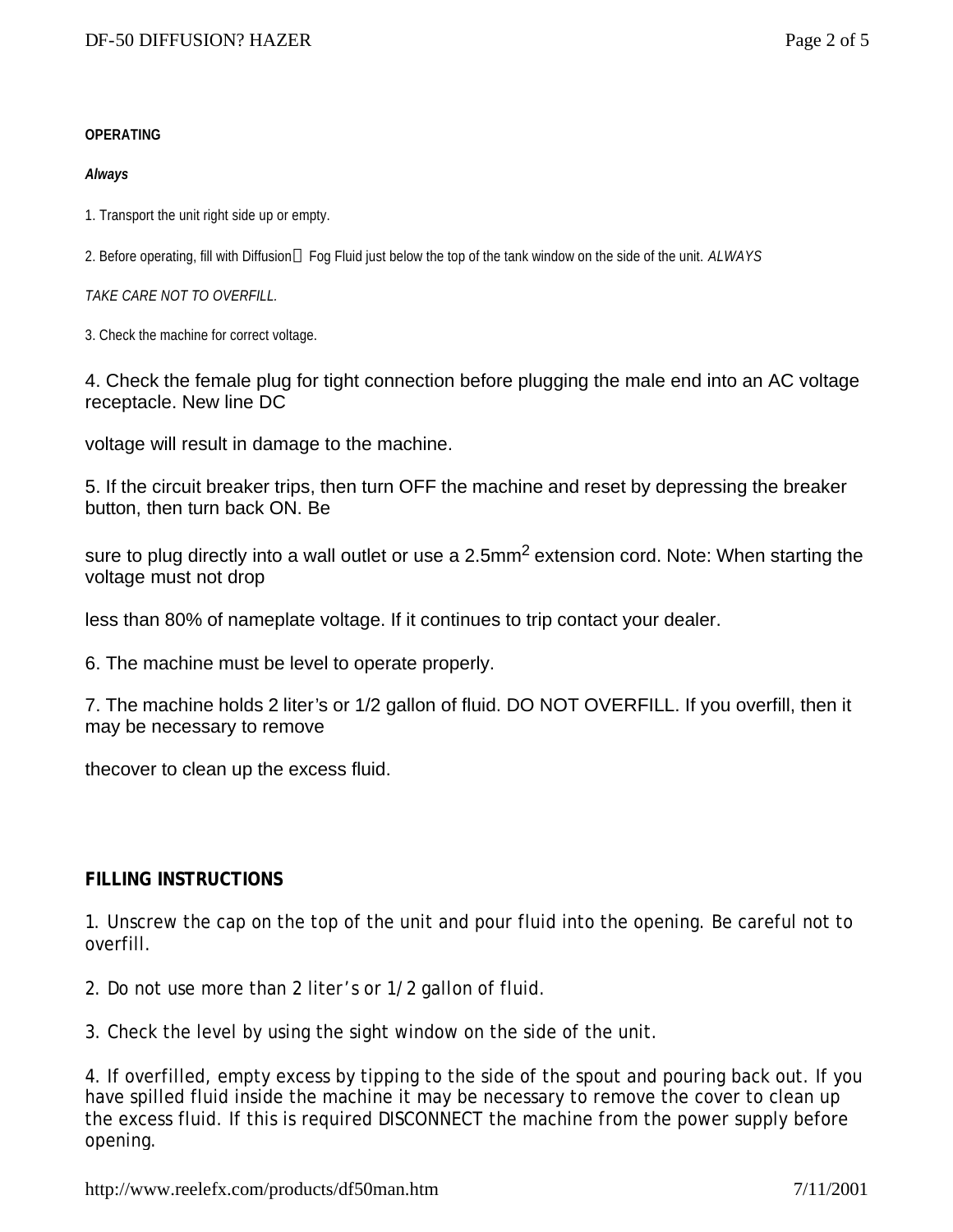# **CAUTION**

Only **DiffusionÔ Fog Fluid** may be used in the operation of the DF50. Any other fluid may clog the machine, create a health hazard, cause damage to the machine and will void the manufacturer's warranty coverage.

# **DO NOT ATTEMPT TO SERVICE THE DF-50**

# **CALL YOUR DEALER IF YOU HAVE ANY QUESTIONS**

## **ROUTINE MAINTENANCE**

*FLUID LEVEL:* Using the glass sight level on the side of the machine fill with a sufficient amount of fluid to approximately 1/2" below the top level. If you overfill, then tip the machine on its side to dispose of the excess.

*COMPRESSOR:* No maintenance is required and no attempt should be made to service the compressor. The compressor is rated at MTBF 5000+ hours before any rebuild may be necessary.

*AIR FILTER:* Remove top of the black filter element. By twisting counter clockwise 1/4 turn. Remove wool element and wash in soap and water, then reassemble.

*WATER TRAP:* To maintain maximum filtering efficiency and to avoid excessive pressure drop, the filter must be kept clean. To access the filter you need to remove the cover of the DF-50. Turn the drain valve to remove any bowl accumulation before it reaches level of lower baffle. A visible coating of dirt or condensation on the filter element or excessive pressure drop indicates cleaning is necessary.

To clean, depressurize air line and remove bowl. Wash filter elements with household soap. Elements should be replaced if soiled or creating excessive pressure drop. Blow out body with compressed air. **Clean bowl only with household soap.**

**TANK:** No maintenance is required and no attempt should be made to service.

**If any problems occur, you should contact your dealer**

### **USEFUL TIPS**

 $\Box$ The DF-50 Diffusion<sup>TM</sup> Hazer provides a fine atmospheric mist. The maximum recommended level for use in an eight-hour day is  $5$ mg/ $M^3$ . If OSHA levels have to be met, please contact your dealer for information on the Diffusion™ Fog Meter.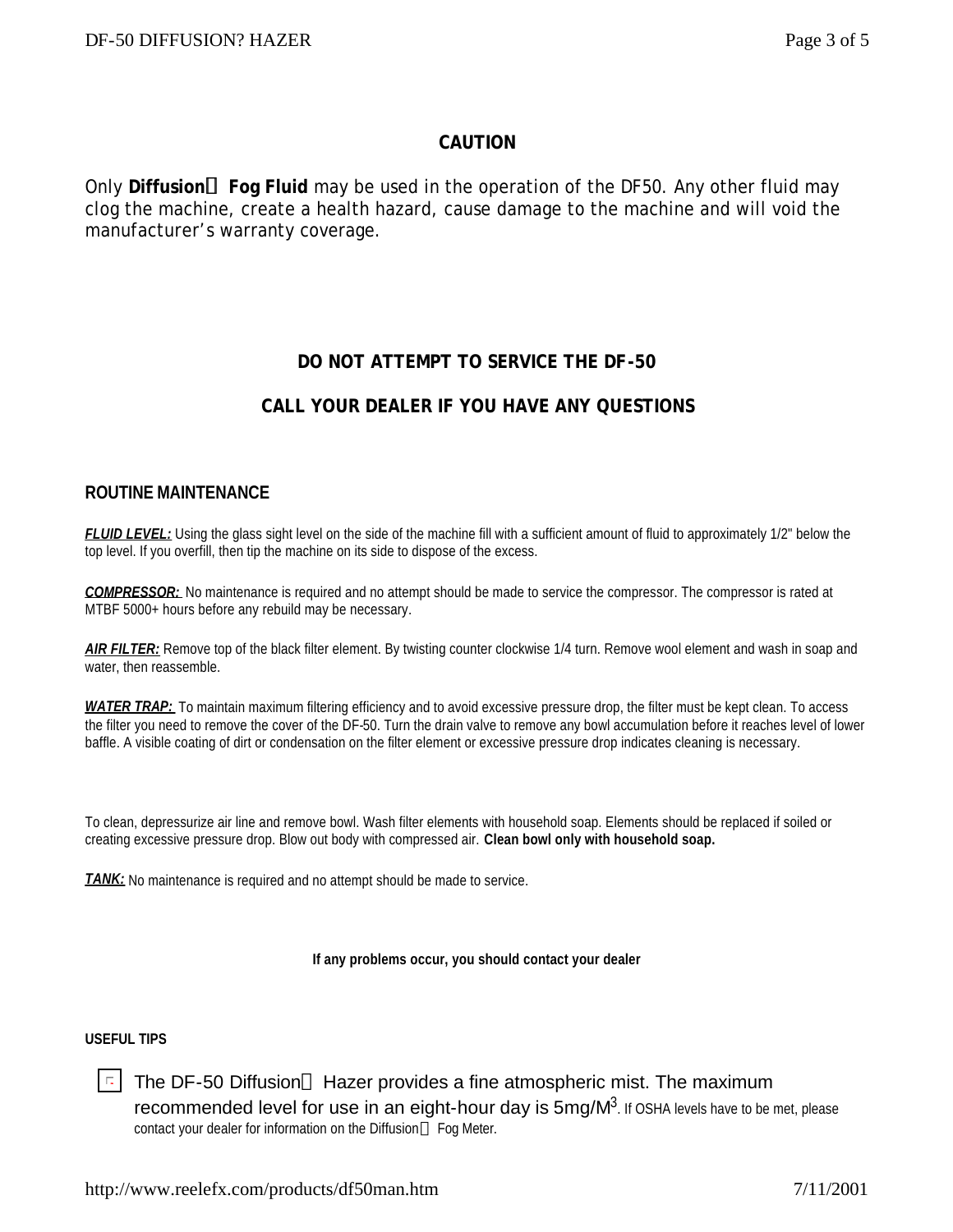- $\lceil$  Always use Diffusion<sup>TM</sup> Fog Fluid. Operation with any other fluid will invalidate the warranty and fail to meet CAL/OSHA tested standards.
- $\boxed{E}$  It is helpful to use an 'RE' Fan or other type of fan to disperse the mist produced, but it is not recommended to mist through the fan as this will result in build-up on the fan blades.
- $\lceil \cdot \rceil$  It is NOT necessary to place the unit where mist is required, as the DF-50 will provide an even amount of atmospheric ambiance in all enclosed space.
- $\overline{E}$  Do not leave the machine ON continuously in a small room as this will result in too high a concentration and may leave unwanted residue

## **DO NOT block the supply of air to the back of the unit as you will prevent the compressor from performing efficiently and may overheat the compressor.**

# **SPECIFICATIONS**

**SIZE: 35cmH X 38cmL x 21cmW**

**14"H X 15"L x 8" W**

**WEIGHT: 16kg or 35 lbs. net without fluid**

**POWER: 100v 50-60Hz**

**120v 60Hz**

**200-240v 50Hz**

**FLUID: DiffusionÔ brand haze fluid**

**FLUID CAPACITY: 2 Liters or 1/2 gallon**

**RUNTIME: 35+ Hours**

**HAZE HANG TIME: 3+ Hours in an enclosed space**

**SAFETY TESTING: CAL-OSHA Tested (Test results on request)**

**League of American Theaters**